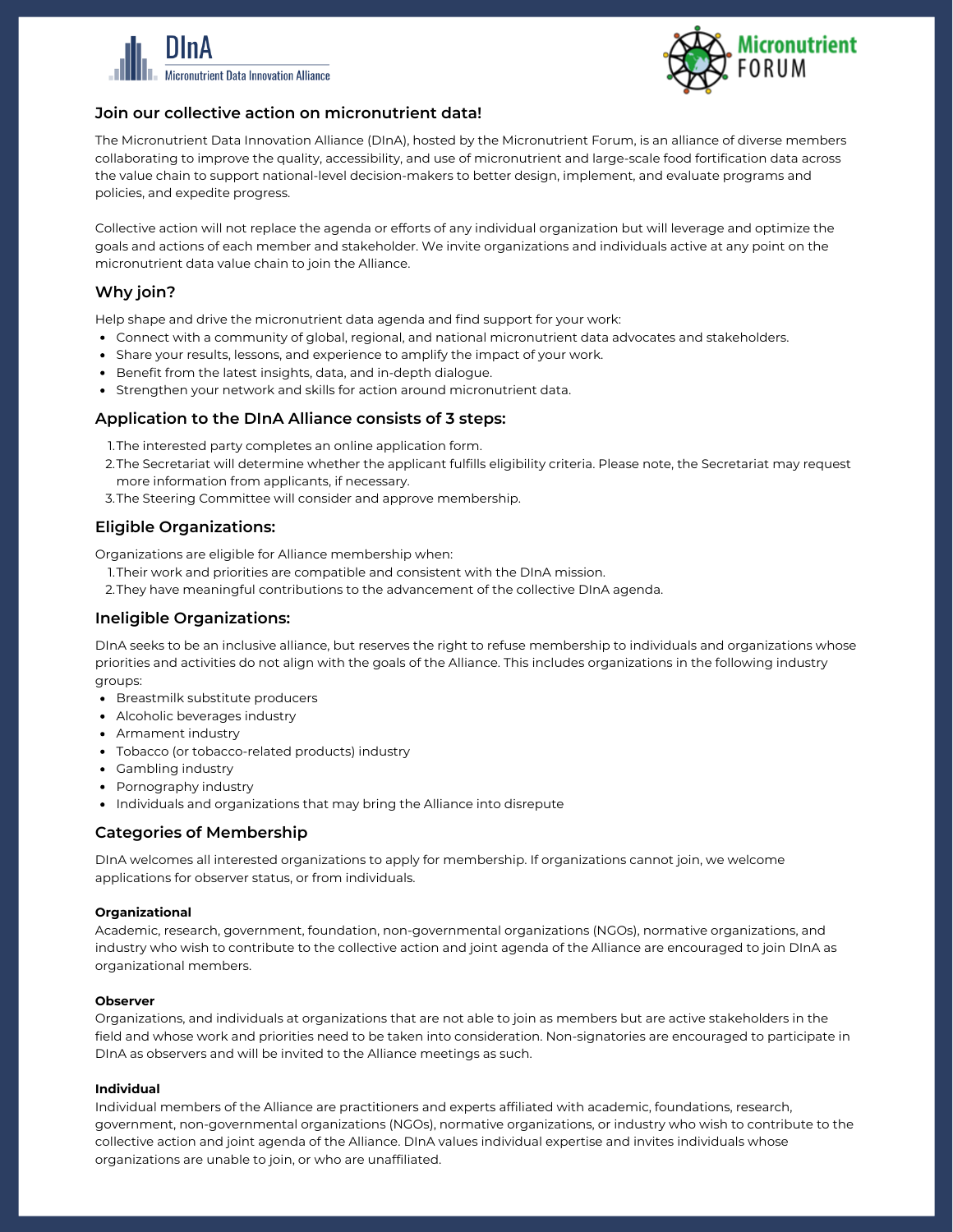



# **Micronutrient Data Innovation Alliance (DInA)**

Membership Application Form

| 8. Desired membership category (choose one):                                                                                                                                            |
|-----------------------------------------------------------------------------------------------------------------------------------------------------------------------------------------|
| Organizational: Programs or organizations who wish to contribute to the collective<br>action and joint agenda of the Alliance are encouraged to join DInA as organizational<br>members. |
| Individual: DInA values individual expertise and invites individuals whose<br>organizations are unable to join, or who are unaffiliated.                                                |
| Observer: Non-signatories are encouraged to participate in DInA as observers and<br>will be invited to the Alliance meetings as such.                                                   |
| 9. Areas of Work and Interest (select all that apply):                                                                                                                                  |
| $\Box$ Government authority                                                                                                                                                             |
| Research (clinical/implementation)                                                                                                                                                      |
| Global implementing agency                                                                                                                                                              |
| Local implementing agency                                                                                                                                                               |
| Technical advisory services                                                                                                                                                             |
| Private sector                                                                                                                                                                          |
| Knowledge institute                                                                                                                                                                     |
| Multilateral or bilateral donor                                                                                                                                                         |
| Philanthropic foundation                                                                                                                                                                |
| Other                                                                                                                                                                                   |
| 10. What are your interests in advancing the collection/use/analysis of micronutrient data?<br>(select all that apply):                                                                 |
| $\Box$ Digital modeling, artificial intelligence, machine learning expertise, and mapping                                                                                               |
| $\Box$ Advocacy                                                                                                                                                                         |
| Policy development                                                                                                                                                                      |
| Implementation                                                                                                                                                                          |
| Implementation research                                                                                                                                                                 |
| Manufacturing                                                                                                                                                                           |
| Knowledge management                                                                                                                                                                    |
| Other                                                                                                                                                                                   |